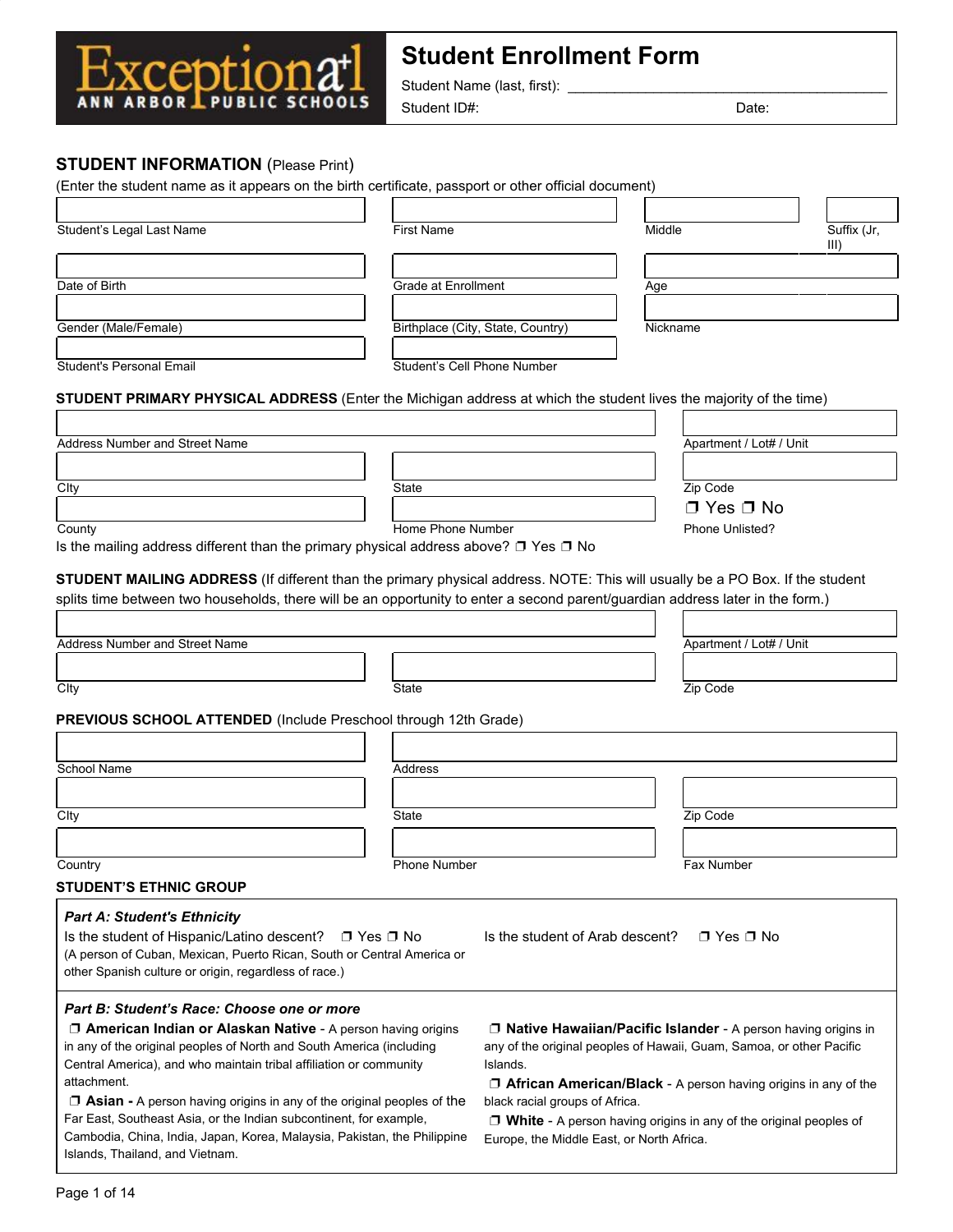Student Information

## **PARENT/GUARDIAN INFORMATION**

Exceptiona<sup>+</sup>

| PARENT/GUARDIAN 1 (Lives at the same primary physical address as the student)                                                                                                                                                                                |                                               |                                                                                                                                               |
|--------------------------------------------------------------------------------------------------------------------------------------------------------------------------------------------------------------------------------------------------------------|-----------------------------------------------|-----------------------------------------------------------------------------------------------------------------------------------------------|
|                                                                                                                                                                                                                                                              |                                               |                                                                                                                                               |
| Parent/Guardian Last Name (1)                                                                                                                                                                                                                                | Parent/Guardian FIrst Name                    | Cell Phone                                                                                                                                    |
| Name of Employer/Occupation                                                                                                                                                                                                                                  |                                               | Work Phone                                                                                                                                    |
|                                                                                                                                                                                                                                                              |                                               |                                                                                                                                               |
| Relationship to Student                                                                                                                                                                                                                                      |                                               | <b>Email Address</b>                                                                                                                          |
| Is this person a custodial parent?<br>□ Yes □ No<br>At which phone number do you want to receive school<br>n Home n Cell n Work n Do not call<br>communications?<br>Preferred voice message language:<br>Preferred email language:                           |                                               | Are there any court-ordered restrictions to contact with the student<br>by this parent/guardian? $\Box$ Yes $\Box$ No If yes, please specify: |
| <b>PARENT/GUARDIAN 2</b>                                                                                                                                                                                                                                     |                                               |                                                                                                                                               |
|                                                                                                                                                                                                                                                              |                                               |                                                                                                                                               |
| Parent/Guardian Last Name (2)                                                                                                                                                                                                                                | Parent/Guardian FIrst Name                    | Cell Phone                                                                                                                                    |
| Name of Employer/Occupation                                                                                                                                                                                                                                  |                                               | Work Phone                                                                                                                                    |
|                                                                                                                                                                                                                                                              |                                               |                                                                                                                                               |
| Relationship to Student                                                                                                                                                                                                                                      |                                               | <b>Email Address</b>                                                                                                                          |
| Does student reside with the person? <b>□ Yes □ No</b><br>If not at same address as student, does parent/guardian want to<br>receive copies of mailings?<br>□ Yes □ No<br>If yes, enter address here:                                                        |                                               | by this parent/guardian? $\Box$ Yes $\Box$ No If yes, please specify:                                                                         |
| Preferred voice message language:                                                                                                                                                                                                                            | Preferred email language:                     |                                                                                                                                               |
| <b>PARENT/GUARDIAN 3</b>                                                                                                                                                                                                                                     |                                               |                                                                                                                                               |
|                                                                                                                                                                                                                                                              |                                               |                                                                                                                                               |
| Parent / Guardian Last Name (3)                                                                                                                                                                                                                              | Parent / Guardian First Name                  | Cell Phone                                                                                                                                    |
| Name of Employer/Occupation                                                                                                                                                                                                                                  |                                               | Work Phone                                                                                                                                    |
|                                                                                                                                                                                                                                                              |                                               |                                                                                                                                               |
| Relationship to Student                                                                                                                                                                                                                                      |                                               | <b>Email Address</b>                                                                                                                          |
| Is this person a custodial parent?<br>□ Yes □ No<br>Does student reside with the person? $\Box$ Yes $\Box$ No<br>If not at same address as student, does parent/guardian want to<br>receive copies of mailings?<br>□ Yes □ No<br>If yes, enter address here: | by this parent/guardian? $\Box$ Yes $\Box$ No | Are there any court-ordered restrictions to contact with the student<br>If yes, please specify:                                               |

At which phone number do you want to receive school communications? **I** Home **p** Cell **p** Work **p** Do not call Preferred voice message language: Preferred email language: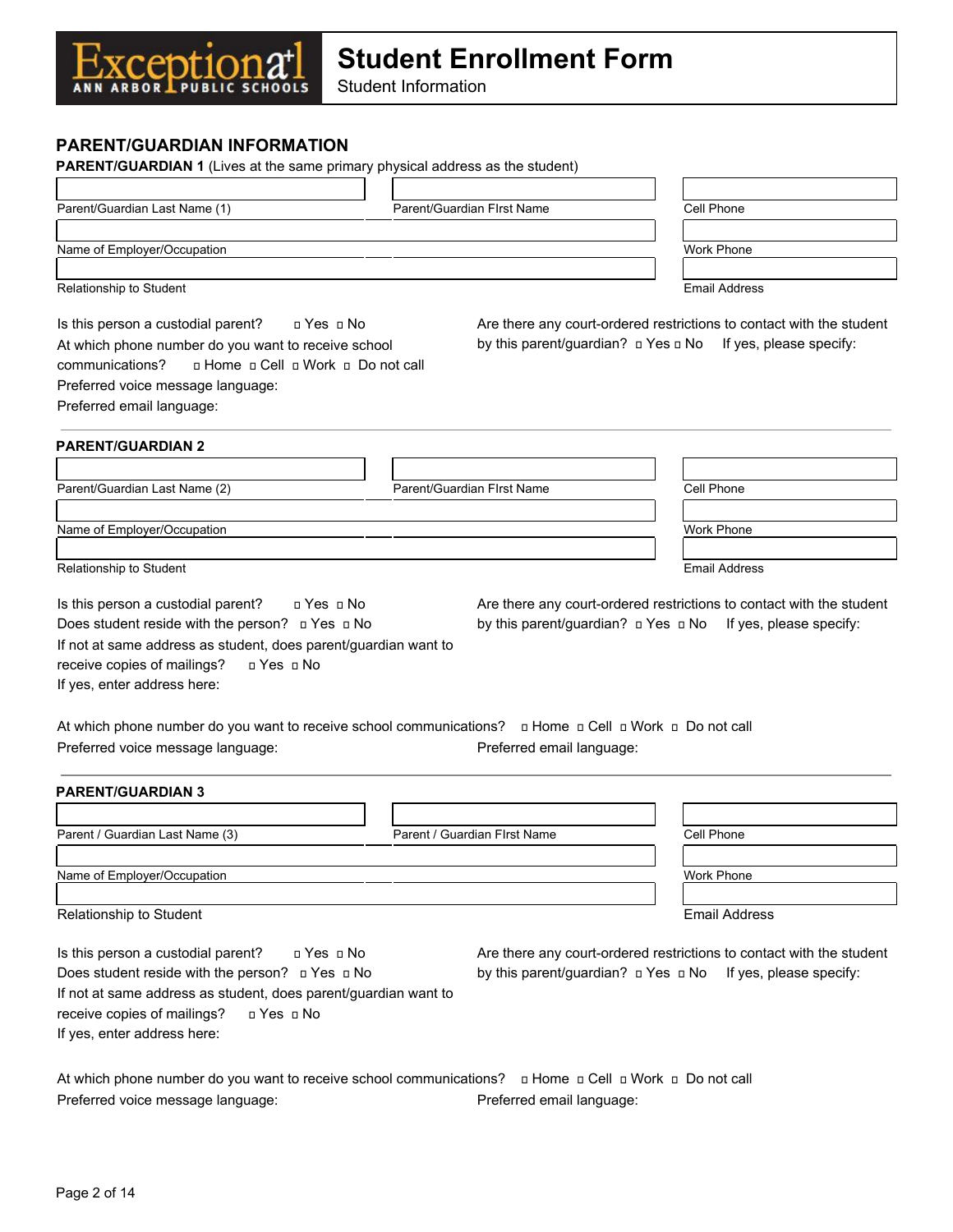Student Information

#### **PARENT/GUARDIAN 4**

**ANN ARBOR** 

GDT

If yes, enter address here:

| Parent / Guardian Last Name (3)                                                                              | Parent / Guardian First Name | Cell Phone                                                            |
|--------------------------------------------------------------------------------------------------------------|------------------------------|-----------------------------------------------------------------------|
|                                                                                                              |                              |                                                                       |
| Name of Employer/Occupation                                                                                  |                              | Work Phone                                                            |
|                                                                                                              |                              |                                                                       |
| Relationship to Student                                                                                      |                              | Email Address                                                         |
| Is this person a custodial parent?<br>⊓ Yes   ⊓   No                                                         |                              | Are there any court-ordered restrictions to contact with the student  |
| Does student reside with the person? $\Box$ Yes $\Box$ No                                                    |                              | by this parent/guardian? $\Box$ Yes $\Box$ No If yes, please specify: |
| If not at same address as student, does parent/guardian want to<br>receive copies of mailings?<br>□ Yes □ No |                              |                                                                       |

At which phone number do you want to receive school communications? 
u Home u Cell u Work u Do not call Preferred voice message language: Preferred email language:

#### **SCHOOL AGE SIBLINGS** (If there are more than 3, please continue on the back of the sheet)

| Student Last name, First name | Aqe | School | Date of Birth |
|-------------------------------|-----|--------|---------------|
|                               |     |        |               |
| Student Last name, First name | Age | School | Date of Birth |
| Student Last name, First name | Age | School | Date of Birth |

#### **OPTION TO RECEIVE TEXT MESSAGES IN THE EVENT OF SCHOOL CLOSURES**

The Ann Arbor Public Schools is considering the use of text messaging for alerting families about school closures such as snow days. Please indicate your interest in such an option below.

Parents/guardians providing cell phone numbers would be given an opportunity to opt into text messages starting in the fall. Please note, although the district does not charge you for this service, it does not pay for text message charges that may be incurred by you for sending or receiving text messages. Check with your wireless carrier for possible charges. Message and Data rates may apply.

#### **\* Please Select:**

- Our family would be interested in receiving school closure information via text message.
- We would **NOT** be interested in receiving school closure information via text message.

**This enrollment packet was submitted by:**

**Parent/Guardian** Date

**My signature below indicates that I have reviewed the original enrollment packet and have verified all information is correct and accurate.**

**Initials of parent/guardian: \_\_\_\_\_\_\_\_\_\_ Date: \_\_\_\_\_\_\_\_\_**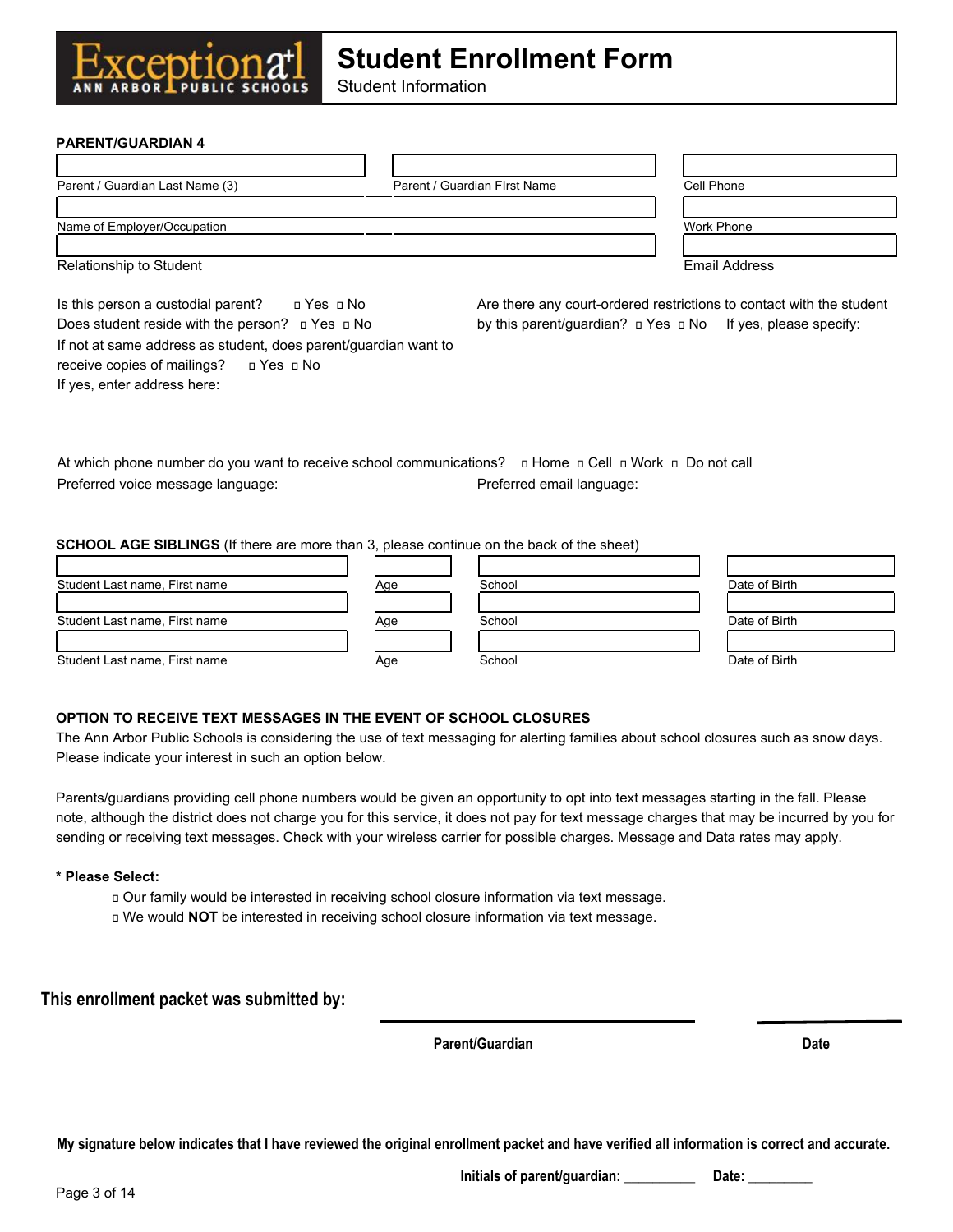

**Student Name (last, first):**<br>Student **ID#**:

Date:

### **HOME LANGUAGE SURVEY**

The Ann Arbor Public School District is collecting information regarding the language background of each of its students. This<br>information will be used by the district to determine the number of children who should be prov mormator will be used by the district to determine the number of children who should be provided billingual instruction<br>Sections 290–1152–290–1157 of the Sebeel Code of 1005–Michigan's Bilingual Education Law, Thenk you fo

| Is the student's first language (native tongue) something other than English?                                                                                                               | $\Box$ Yes $\Box$ No |
|---------------------------------------------------------------------------------------------------------------------------------------------------------------------------------------------|----------------------|
| Please specify the language:                                                                                                                                                                |                      |
| Is the primary language used in your child's home or environment a language other than English? Note:<br>"Primary language" means the dominant language used by a person for communication. | $\Box$ Yes $\Box$ No |
| Please specify the language:                                                                                                                                                                |                      |
| Is this the first time your child has enrolled in a school in the United States?                                                                                                            | □ Yes □ No           |
| Please Explain:                                                                                                                                                                             |                      |
| When did your child first enroll in a school in the United States?                                                                                                                          |                      |
| Date (mm/dd/yyyy):                                                                                                                                                                          |                      |
| My child first started to speak English at how many years old:                                                                                                                              |                      |
| Please Explain:                                                                                                                                                                             |                      |
|                                                                                                                                                                                             |                      |
| <b>EDUCATIONAL NEEDS/ SERVICES INFORMATION</b>                                                                                                                                              |                      |
| Has the student received any IEPC/IFSP/IEP/MET Special Education Services or a 504 Plan?                                                                                                    | I Yes I No           |
| Please Explain:                                                                                                                                                                             |                      |
|                                                                                                                                                                                             | I Yes I No           |
| Has student received any IEPC/IEP Special Education Services?                                                                                                                               |                      |
| <b>What Years?</b>                                                                                                                                                                          |                      |
| School district:                                                                                                                                                                            |                      |
| Services:                                                                                                                                                                                   |                      |
|                                                                                                                                                                                             |                      |
| Has student had a 504 plan?                                                                                                                                                                 |                      |
|                                                                                                                                                                                             | I Yes I No           |
| School district:                                                                                                                                                                            |                      |
| Services:                                                                                                                                                                                   |                      |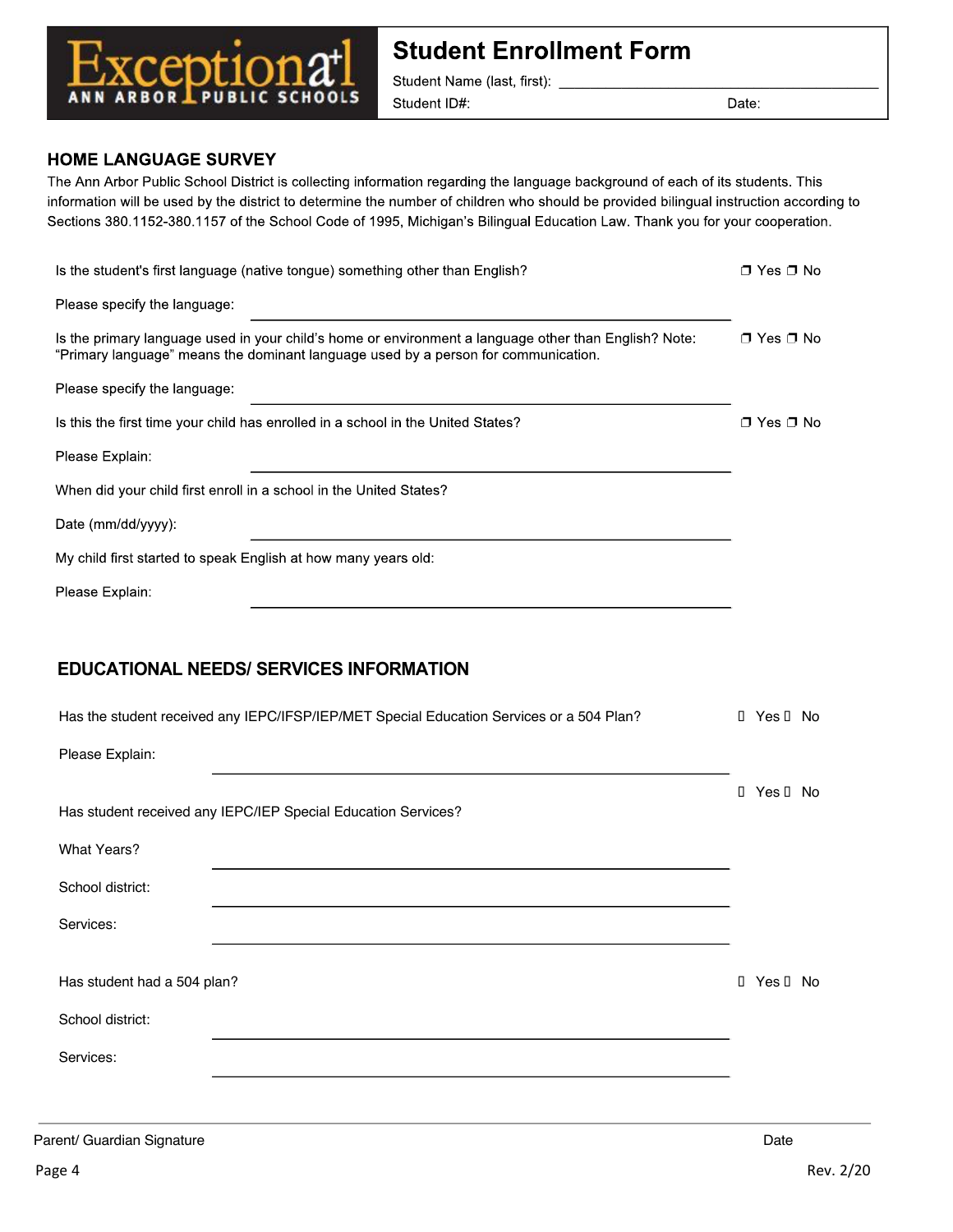

Student Name (last, first):

Student ID#: Date: Date: Date:

### **RESIDENCY INFORMATION**

This questionnaire is given to ALL students to ensure our district remains in compliance with federal law. Your answers will help school staff determine if the student is eligible for certain rights under federal law and supportive services.

| The student lives with:                                                                                                                                                                                                                                                                                                 |                                                                                                                          |  |  |
|-------------------------------------------------------------------------------------------------------------------------------------------------------------------------------------------------------------------------------------------------------------------------------------------------------------------------|--------------------------------------------------------------------------------------------------------------------------|--|--|
| $\Box$ Parent or guardian<br>$\Box$ Other adult(s)/caregiver(s)*<br>$\Box$ Alone without adults*                                                                                                                                                                                                                        |                                                                                                                          |  |  |
| The student lives in the following situation:                                                                                                                                                                                                                                                                           |                                                                                                                          |  |  |
| Owner-occupied home<br>$\Box$ Rental unit<br>□ Emergency shelter*<br>Transitional housing program*<br>□ Motel/hotel*<br>station, hospital, other)*<br>T Foster care placement*<br>O Cooperative Living Arrangement-long-term/stable shared housing<br><b>J</b> Temporary Shared Housing with friends or family members* | □ Substandard Housing, Campgrounds, or Locations not ordinarily used for sleeping (including cars, parks, buildings, bus |  |  |
| * Living in these situations may qualify you for services under the McKinney-Vento Act including immediate enrollment or continued<br>enrollment, educational advocacy and resources (transportation, meals, programming), and community referrals.                                                                     |                                                                                                                          |  |  |
| If you are living in temporary shared housing, please answer the following questions:                                                                                                                                                                                                                                   |                                                                                                                          |  |  |
| Is the living situation intended to be temporary or long-term?                                                                                                                                                                                                                                                          | $\Box$ temporary $\Box$ long-term                                                                                        |  |  |
| Did you move in due to loss of housing or economic hardship?                                                                                                                                                                                                                                                            | $\Box$ loss of personal housing<br>$\Box$ economic hardship<br>$\Box$ other similar reason:                              |  |  |
| How long have you lived there?                                                                                                                                                                                                                                                                                          |                                                                                                                          |  |  |
| What is the expected length of this arrangement?                                                                                                                                                                                                                                                                        |                                                                                                                          |  |  |
| Are you looking for another place to live?                                                                                                                                                                                                                                                                              | □ Yes □ No                                                                                                               |  |  |
| Can the student or family be asked to leave at any time with no<br>legal recourse?                                                                                                                                                                                                                                      | ∩ Yes ∩ No                                                                                                               |  |  |
| How many people live in the home?                                                                                                                                                                                                                                                                                       |                                                                                                                          |  |  |
| Where does the student sleep?                                                                                                                                                                                                                                                                                           |                                                                                                                          |  |  |